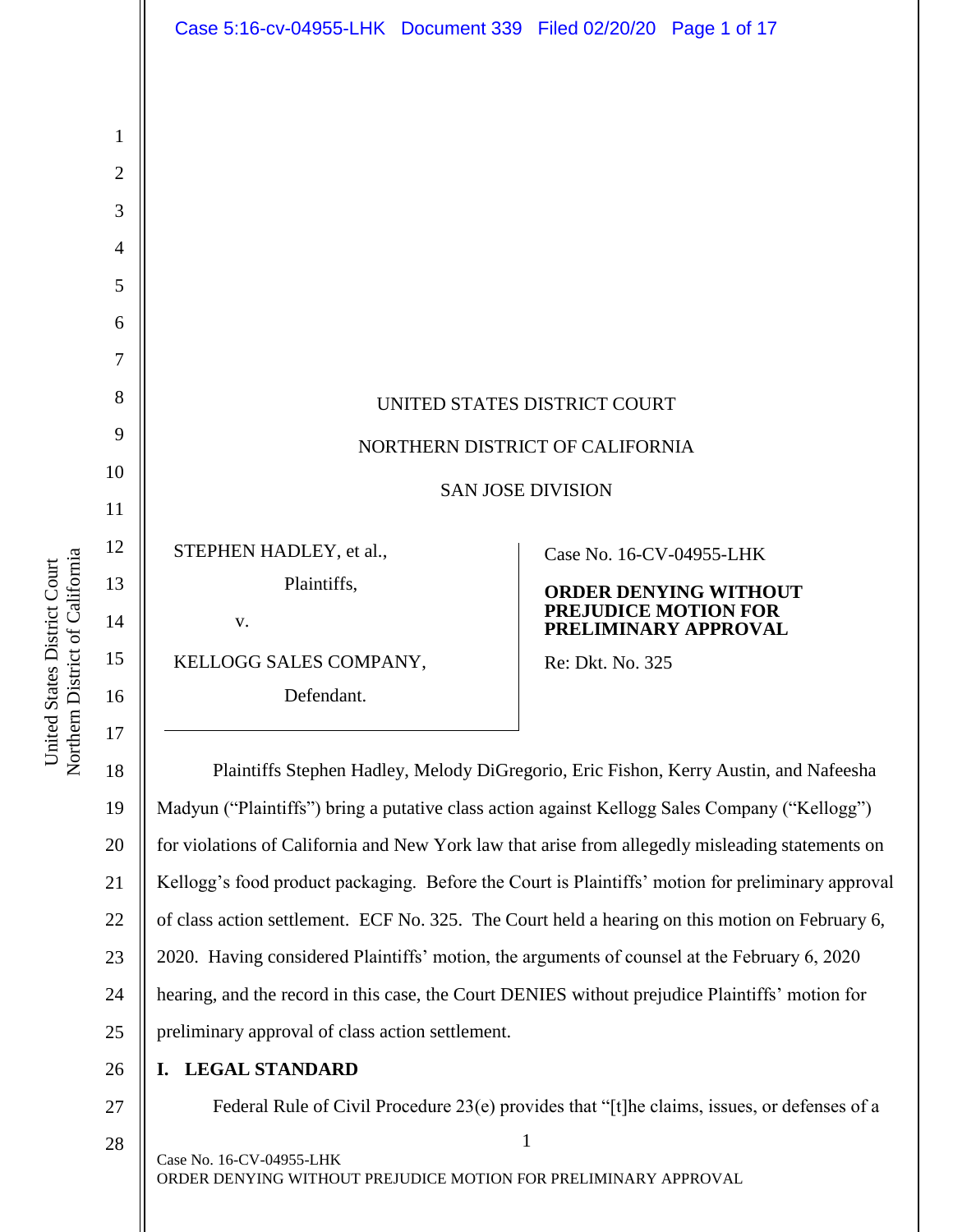certified class may be settled . . . only with the court's approval." Fed. R. Civ. P. 23(e). "The purpose of Rule 23(e) is to protect the unnamed members of the class from unjust or unfair settlements affecting their rights." *In re Syncor ERISA Litig.*, 516 F.3d 1095, 1100 (9th Cir. 2008). Accordingly, in order to approve a class action settlement under Rule 23, a district court must conclude that the settlement is "fundamentally fair, adequate, and reasonable." *Hanlon v. Chrysler Corp.*, 150 F.3d 1011, 1026 (9th Cir. 1998).

Where "the parties negotiate a settlement before the class has been certified, settlement approval requires a higher standard of fairness and a more probing inquiry than may normally be required under Rule 23(e)." *Roes, 1–2 v. SFBSC Mgmt., LLC*, 944 F.3d 1035, 1048 (9th Cir. 2019) (internal quotation marks and citations omitted). In such cases, the Court must apply "an even higher level of scrutiny for evidence of collusion or other conflicts of interest than is ordinarily required under Rule 23(e) before securing the court's approval as fair." *In re Bluetooth Headset Prods. Liab. Litig.*, 654 F.3d 935, 946 (9th Cir. 2011). Signs of potential collusion include:

(1) "when counsel receive a disproportionate distribution of the settlement"; (2) "when the parties negotiate a 'clear sailing' arrangement" (i.e., an arrangement where defendant will not object to a certain fee request by class counsel); and (3) when the parties create a reverter that returns unclaimed fees to the defendant.

19 20 *Allen v. Bedolla*, 787 F.3d 1218, 1224 (9th Cir. 2015) (quoting *In re Bluetooth*, 654 F.3d at 947).

#### 21 **II. DISCUSSION**

2 Case No. 16-CV-04955-LHK 22 23 24 25 26 27 28 In the instant case, Plaintiffs allege violations of California and New York law that arise from allegedly misleading statements on Kellogg's food product packaging. ECF No. 324 ("TAC"). Plaintiffs seek preliminary approval of the settlement on behalf of a settlement class of "all persons in the United States who, between August 29, 2012 and the date a motion for preliminary approval is filed [*i.e.*, October 21, 2019], purchased in the United States, for household use and not for resale or distribution, one of the Class Products." ECF No. 325-1 Ex. A

1

2

3

4

5

6

7

8

9

10

11

12

13

14

15

16

17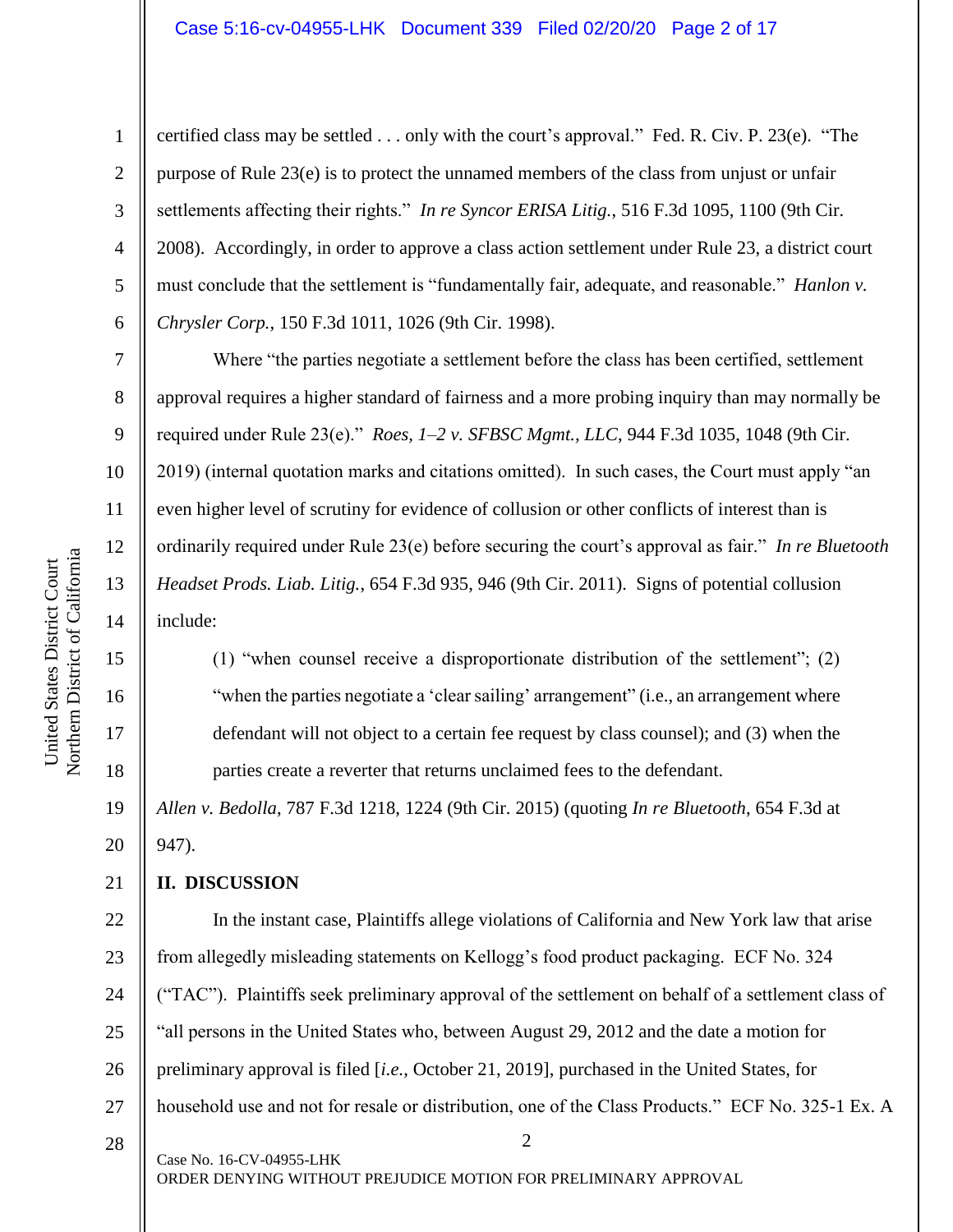("Settlement Agmt.") ¶ 4. Plaintiffs define the "Class Products," in turn, as various sizes and varieties of six different Kellogg products: Raisin Bran, Krave, Frosted Mini-Wheats, Smart Start, Crunchy Nut, and Nutri-Grain Bars. *Id.* at Appx. 1.

The Court DENIES without prejudice the motion for preliminary approval of class action settlement on several bases. First, the release of the claims is overbroad. Second, it is unclear whether certification of the settlement class is appropriate under Federal Rule of Civil Procedure 23(b)(3). Third, the parties fail to provide sufficient information to justify a proposed reversion to Kellogg. Fourth, the claim form, opt-out form, and notice forms contain numerous errors that result in inadequate disclosure of various aspects of the settlement to class members. Fifth, the settlement structure is currently inconsistent with the fact that the voucher portion of the settlement constitutes a coupon settlement under the Class Action Fairness Act ("CAFA"), 28 U.S.C. § 1712.

Any of these bases would be sufficient to deny the motion for preliminary approval. The Court discusses each in turn.

# **A. The Proposed Release Is Overbroad.**

16 20 22 23 The Court concludes that the release contained within the proposed settlement agreement conflicts with Ninth Circuit precedent, which only allows release of claims "where the released claim[s] [are] based on the identical factual predicate as that underlying the claims in the settled class action." *Hesse v. Sprint Corp.*, 598 F.3d 581, 590 (9th Cir. 2010) (internal quotation marks and citation omitted); *see also Chavez v. PVH Corp.*, No. 13-CV-01797-LHK, 2015 WL 581382, at \*5 (N.D. Cal. Feb. 11, 2015) ("District courts in this Circuit have declined to approve settlement agreements where such agreements would release claims that are 'factually related' to the claims in the instant litigation.").

24 25 26 27 Under the settlement agreement, when class members decline to opt out of the settlement, the class members release "any and all claims, demands, rights, suits, liabilities, injunctive and/or declaratory relief, and causes of action *of every nature and description whatsoever*, including costs, expenses, penalties, and attorneys' fees, whether known or unknown, matured or

3

28

Case No. 16-CV-04955-LHK

ORDER DENYING WITHOUT PREJUDICE MOTION FOR PRELIMINARY APPROVAL

1

2

3

4

5

6

7

8

9

10

11

12

13

14

15

17

18

19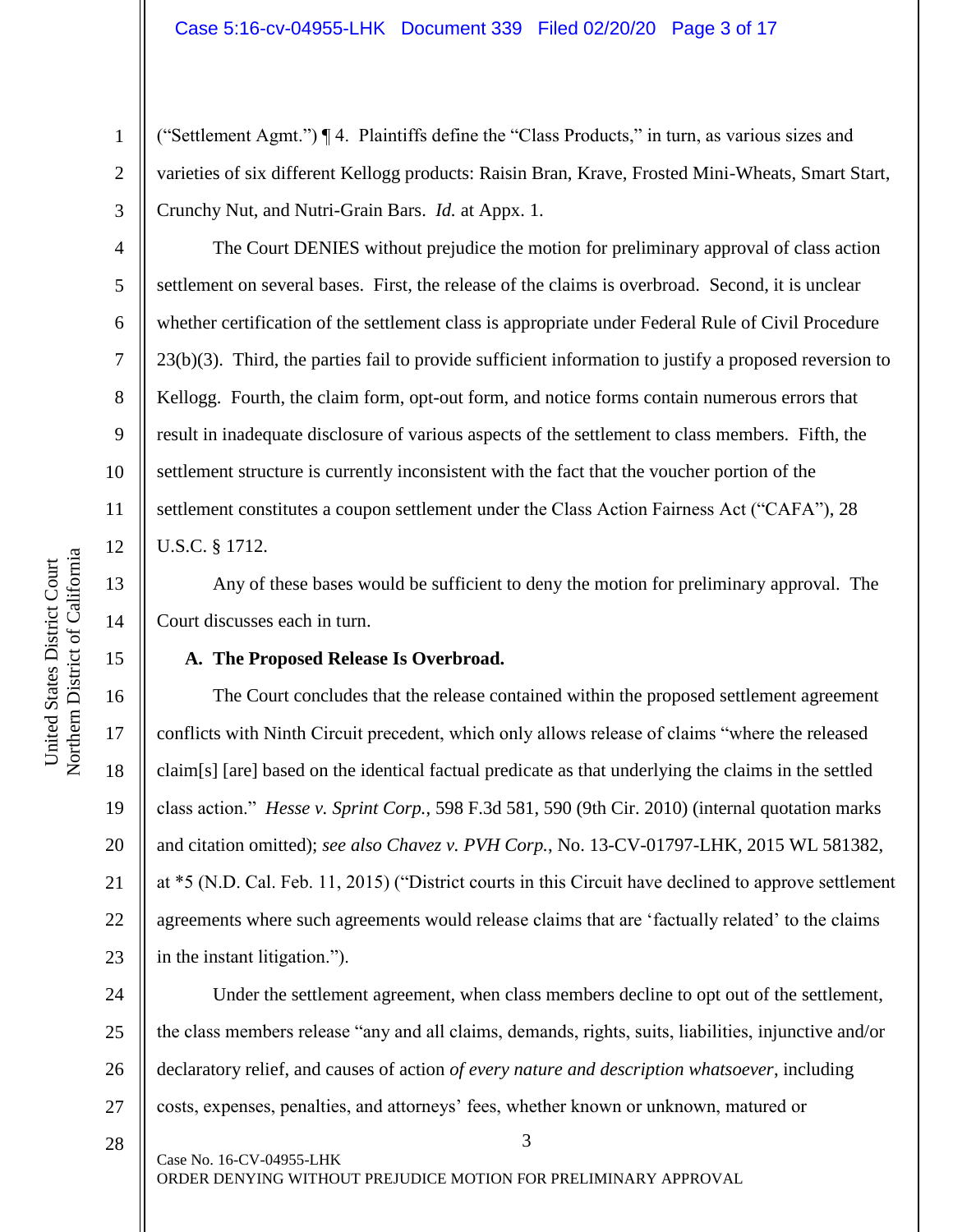11

12

13

14

15

16

17

18

1

unmatured, at law or in equity, existing under federal or state law, that any Class member has or may have against the Released Kellogg Persons arising out of or *related in any way* to the transactions, occurrences, events, behaviors, conduct, practices, and policies alleged in the Actions regarding the Class Products, which have been, or which could have been asserted in the Actions, and in connection with the conduct of the Actions, that have been brought, could have been brought, or are currently pending in any forum in the United States." ECF No. 325 ("Mot.") at 8 (emphasis added).

In light of this sweeping language, the settlement releases claims that are not "based on the identical factual predicate as that underlying the claims in the settled class action." *Hesse*, 598 F.3d at 590.The parties must narrow the scope of the release consistent with Ninth Circuit law in any future settlement.

### **B. The Court Is Unable to Determine Whether the Settlement Class Satisfies Rule 23(b)(3).**

"In deciding whether to certify a settlement class, a district court must give heightened attention to the definition of the class or subclasses." *In re Hyundai and Kia Fuel Economy Litig.*, 926 F.3d 539 (9th Cir. 2019) (en banc). This is especially so where, as here, the parties seek to certify a settlement class that was not previously certified by the Court. *See SFBSC Mgmt.*, 944 F.3d at 1048 (holding that where "the parties negotiate a settlement before the class has been certified, settlement approval requires a higher standard of fairness and a more probing inquiry than may normally be required under Rule 23(e)"); *Schneider v. Chipotle Mex. Grill*, No. 16-cv-02200-HSG, 2020 WL 511953, at \*8 (N.D. Cal. Jan. 31, 2020) ("Because the parties seek to certify a nationwide Settlement Class that is broader than the certified class, the Court applies the heightened standard in assessing whether to grant preliminary approval of the class settlement."). "[C]ertification is proper only if 'the trial court is satisfied, after a rigorous analysis, that the prerequisites of Rule 23[] have been satisfied.'" *Comcast v. Behrend*, 569 U.S. 27, 33 (2013) (quoting *Wal-Mart Stores, Inc. v. Dukes*, 564 U.S. 338, 350–51 (2011)).

Here, the Court cannot determine whether the settlement class satisfies the predominance

28

27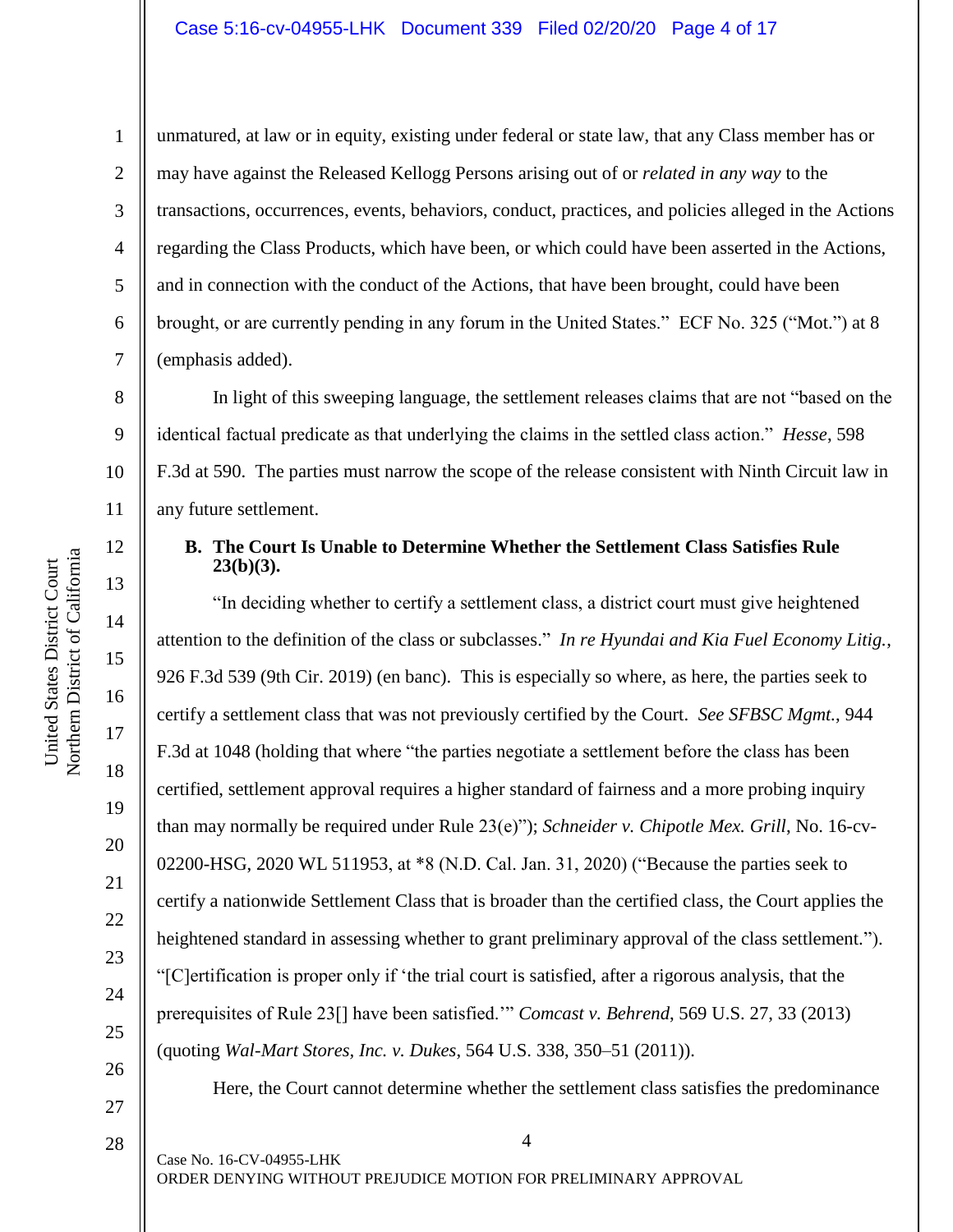# Case 5:16-cv-04955-LHK Document 339 Filed 02/20/20 Page 5 of 17

| $\mathbf{1}$          | requirement of Federal Rule of Civil Procedure 23(b)(3). The predominance "inquiry tests                                                                                                                                                                                                                      |
|-----------------------|---------------------------------------------------------------------------------------------------------------------------------------------------------------------------------------------------------------------------------------------------------------------------------------------------------------|
| $\overline{2}$        | whether the proposed classes are sufficiently cohesive to warrant adjudication by representation."                                                                                                                                                                                                            |
| $\mathfrak{Z}$        | Tyson Foods, Inc. v. Bouaphakeo, 136 S. Ct. 1036, 1045 (2016) (internal quotation marks and                                                                                                                                                                                                                   |
| $\overline{4}$        | citation omitted).                                                                                                                                                                                                                                                                                            |
| $\sqrt{5}$            | In the instant case, Plaintiff Stephen Hadley previously moved to certify a class that                                                                                                                                                                                                                        |
| 6                     | consisted of the following four subclasses:                                                                                                                                                                                                                                                                   |
| $\boldsymbol{7}$<br>8 | [A]ll persons in California who, on or after August 29, 2012, purchased for household<br>use and not for resale or distribution:                                                                                                                                                                              |
| 9<br>10               | Raisin Bran Subclass: Kellogg's Raisin Bran (including Omega-3) or Kellogg's<br>Raisin Bran Crunch Cereals in a 13.7 oz., 14.3 oz., 18.2 oz., 18.7 oz., 23.5 oz., 24.8<br>oz., 29 oz., 30.3 oz., 43.3 oz., 56.6 oz., or 76.5 oz. package stating "heart healthy."                                             |
| 11<br>12              | Smart Start Subclass: Kellogg's Smart Start Original Antioxidants cereal in a 17.3<br>oz. package.                                                                                                                                                                                                            |
| 13<br>14              | Frosted Mini-Wheats Subclass: Kellogg's Frosted Mini-Wheats Bite Size<br>(Original, Maple Brown Sugar, Strawberry, or Blueberry varieties), Big Bites<br>(Original variety), Little Bites (Chocolate or Cinnamon Roll varieties), or Touch of                                                                 |
| 15                    | Fruit in the Middle (Mixed Berry and Raspberry varieties) cereals in a 15.2 oz., 15.5<br>oz., 15.8 oz., 16.5 oz., 18 oz., 21 oz., or 24 oz. package.                                                                                                                                                          |
| 16<br>17<br>18        | Nutri-Grain Soft-Baked Breakfast Bar Subclass: Kellogg's Nutri-Grain Soft-<br>Baked Breakfast Bars (Blueberry, Strawberry, Cherry, Raspberry, and Variety Pack<br>varieties), in 8-bar, 9-bar, 16-bar, or 24-bar counts with packaging stating, "the<br>wholesome goodness you need to shine your brightest!" |
| 19                    | ECF No. 129.                                                                                                                                                                                                                                                                                                  |
| 20                    | Kellogg argued in opposition that many of the challenged statements in the instant                                                                                                                                                                                                                            |
| 21                    | case "did not appear on the packaging for a substantial portion of the class period." ECF                                                                                                                                                                                                                     |
| 22                    | No. 208 at 11. (internal quotation marks and alterations omitted). The Court noted,                                                                                                                                                                                                                           |
| 23                    | however, that Rule $23(b)(3)$ 's predominance requirement was met because the proposed                                                                                                                                                                                                                        |
| 24<br>25              | subclass definitions contained "only those individuals who purchased versions of the                                                                                                                                                                                                                          |
| 26                    | products that included the challenged statements on the packaging." ECF No. 208 at 12                                                                                                                                                                                                                         |
| 27                    | (internal quotation marks omitted). Hence, the Court was assured that class certification                                                                                                                                                                                                                     |
| 28                    | 5                                                                                                                                                                                                                                                                                                             |
|                       | Case No. 16-CV-04955-LHK<br>ORDER DENYING WITHOUT PREJUDICE MOTION FOR PRELIMINARY APPROVAL                                                                                                                                                                                                                   |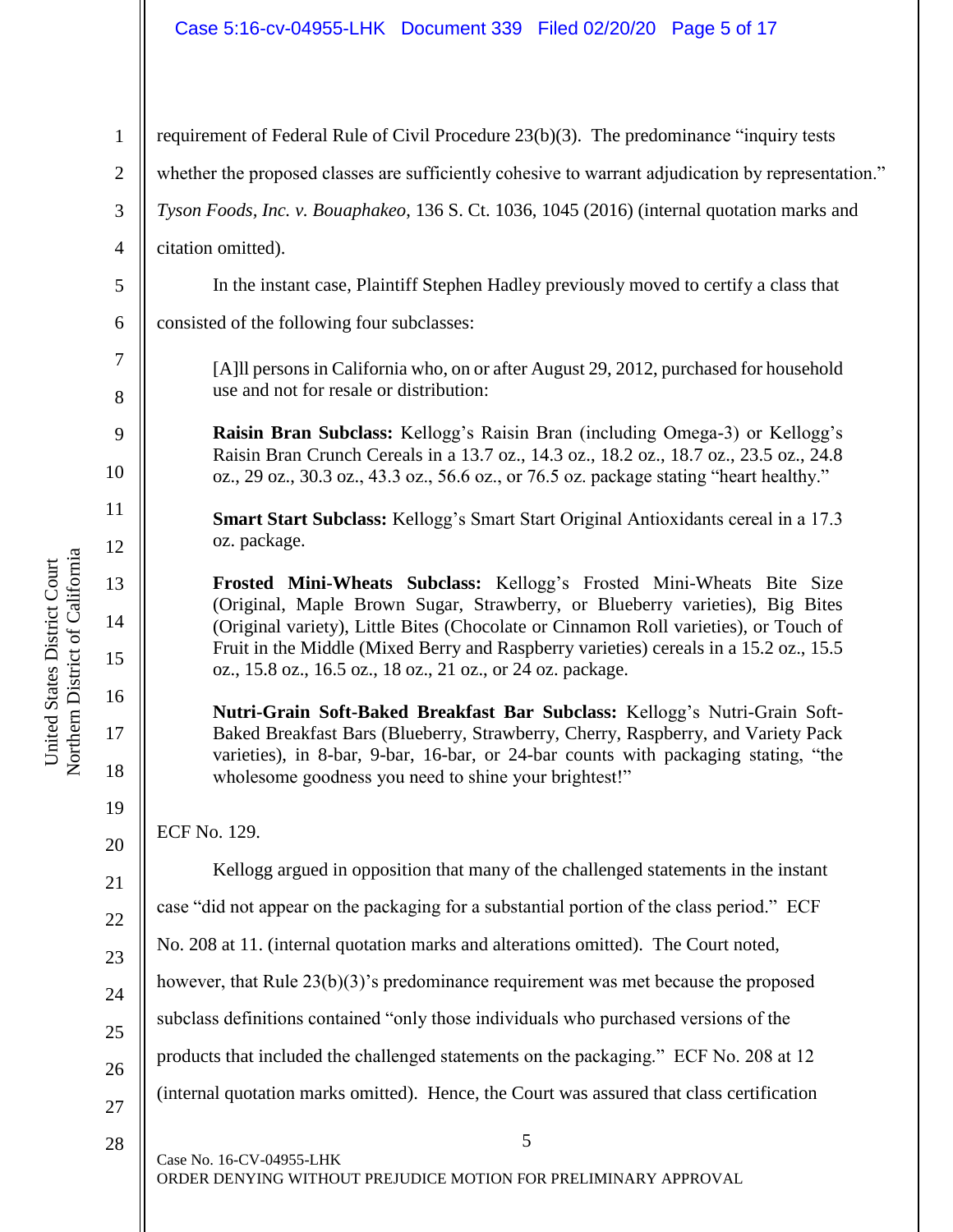would "avoid the individualized issues that would have otherwise arisen from the variations in packaging" of the relevant products. *Id.* at 14. Even on the foregoing narrow definition, however, the Court declined to certify the Nutri-Grain subclass because the challenged statement on the product's packaging "was not sufficiently 'prominently displayed' to warrant an inference of class-wide exposure." *Id.* at 17 (quoting *Zakaria v. Gerber Prods. Co.*, No. LA CV15-00200 JAK (Ex), 2016 WL 6662723, at \*8 (C.D. Cal. Mar. 23, 2016)). Therefore, the Court granted in part and denied in part the motion to certify.

The settlement class is significantly broader than the classes the Court previously certified. The class definition in the settlement agreement consists of "all persons in the United States who, between August 29, 2012 and the date a motion for preliminary approval is filed [*i.e.*, October 21, 2019], purchased in the United States, for household use and not for resale or distribution, one of the Class Products." ECF No. 325-1 Ex. A ("Settlement Agmt.") ¶ 4. Plaintiffs define the "Class Products," in turn, as various sizes and varieties of six different Kellogg products: Raisin Bran, Krave, Frosted Mini-Wheats, Smart Start, Crunchy Nut, and Nutri-Grain Bars. *Id.* at Appx. 1.

The settlement class is thus no longer limited to individuals who purchased products that contain the challenged statements. On the contrary, the Class Products are defined more broadly to include even more packaging sizes that were not included in the previous motion to certify. ECF No. 325-1 ("Fitzgerald Decl.") ¶ 80. At the hearing, the parties represented to the Court that the statements on these additional packaging sizes varied across the more than seven year class period, like the statements on the packaging of the products included in Plaintiff Stephen Hadley's motion to certify.

24 25 26 27 Accordingly, the Court cannot conclude that the settlement class satisfies the predominance requirement of Federal Rule of Civil Procedure 23(b)(3). Plaintiffs cite the Ninth Circuit's recent decision in *In re Hyundai and Kia Fuel Economy Litig.*, 926 F.3d 539 (9th Cir. 2019), for the proposition that issues associated with consumer fraud claims,

6

1

2

3

4

5

6

7

8

9

10

11

12

13

14

15

16

17

18

19

20

21

22

23

28

Case No. 16-CV-04955-LHK

ORDER DENYING WITHOUT PREJUDICE MOTION FOR PRELIMINARY APPROVAL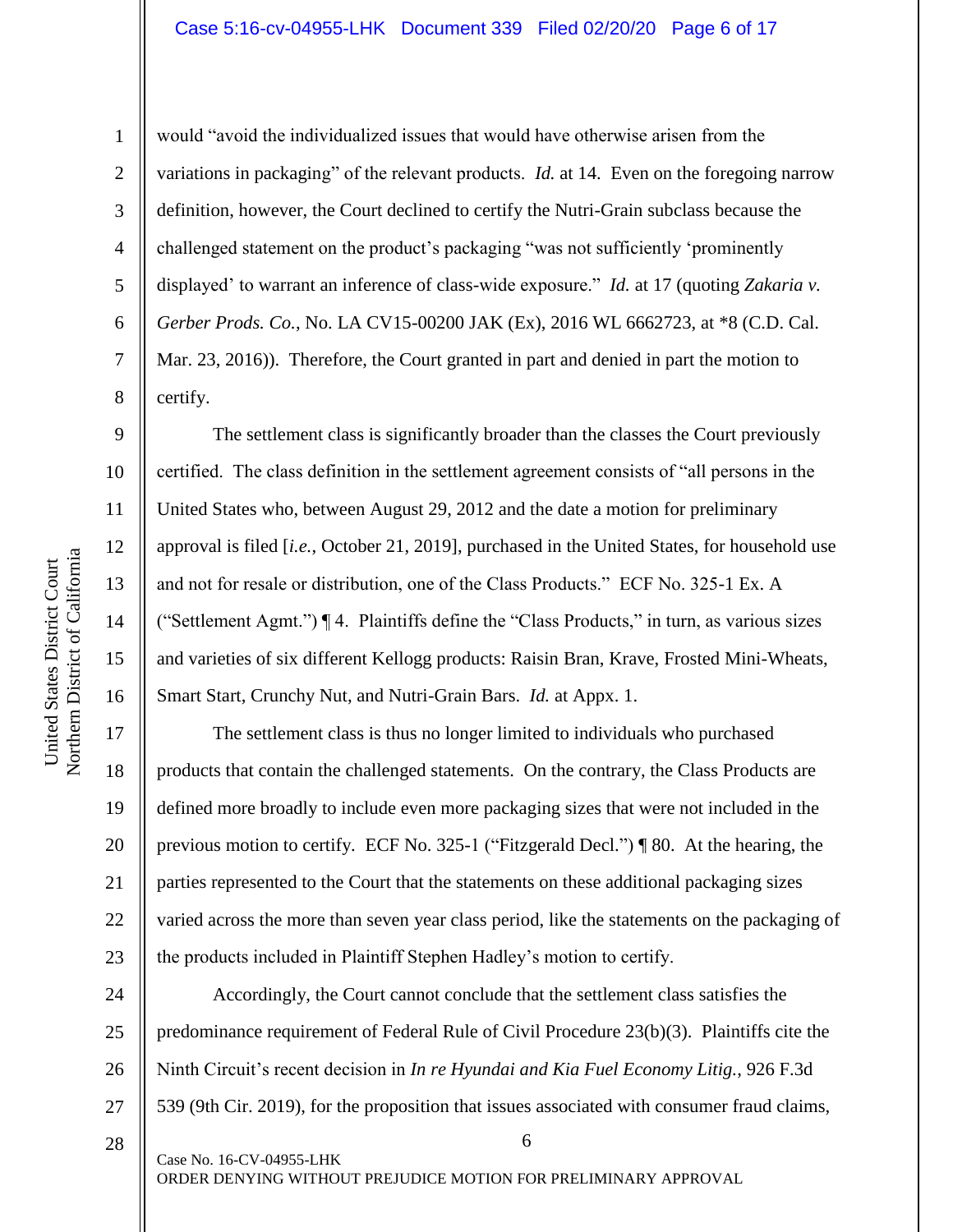#### Case 5:16-cv-04955-LHK Document 339 Filed 02/20/20 Page 7 of 17

"which turn on a common course of conduct by the defendant, can establish predominance in nationwide class actions." 926 F.3d at 559. However, in *In re Hyundai*, the Ninth Circuit explained that "class members were exposed to uniform fuel-economy misrepresentations and suffered identical injuries." *Id.* Indeed, the Ninth Circuit emphasized the district court's finding "that the alleged misrepresentations were 'uniformly' made via 'Monroney stickers and nationwide advertising.'" *Id.*

In the instant case, by contrast, the Court did not find that the alleged misrepresentations were "uniformly" made to settlement class members. On the contrary, the Court found that Plaintiff Stephen Hadley's earlier subclass definitions had been defined "narrowly in order to avoid the individualized issue that *would have otherwise arisen* from the packaging" of the relevant products. ECF No. 208 at 14 (emphasis added).

Further, even with the narrower subclass definitions, the Court had previously *denied* the motion to certify the Nutri-Grain Bars subclass because the Court concluded that "class-wide exposure to the 'wholesome goodness' phrase on Nutri-Grain packaging cannot be inferred." *Id.* at 17. Plaintiffs do nothing to reconcile the settlement class definition with the Court's previous decision. Yet the purported value of the injunctive relief that corresponds to the use of the word "wholesome" on Nutri-Grain Bars comprises nearly half of the total value of injunctive relief that Plaintiffs purport to have secured for the class. Mot. at 6.

20 21 22 23 24 25 26 27 In light of Plaintiffs' and Kellogg's representations about variations of the packaging of the Class Products over the course of the more than seven year class period, the Court's previous decisions on predominance, and the increased breadth of the settlement class, the Court cannot conclude that the settlement class satisfies the predominance requirement of Federal Rule of Civil Procedure 23(b)(3). In any subsequent motion for preliminary approval, the parties must more clearly explain how the settlement class satisfies the predominance requirement of Federal Rule of Civil Procedure 23(b)(3), or define the settlement class more narrowly.

28

Northern District of California Northern District of California United States District Court United States District Court

1

2

3

4

5

6

7

8

9

10

11

12

13

14

15

16

17

18

19

Case No. 16-CV-04955-LHK ORDER DENYING WITHOUT PREJUDICE MOTION FOR PRELIMINARY APPROVAL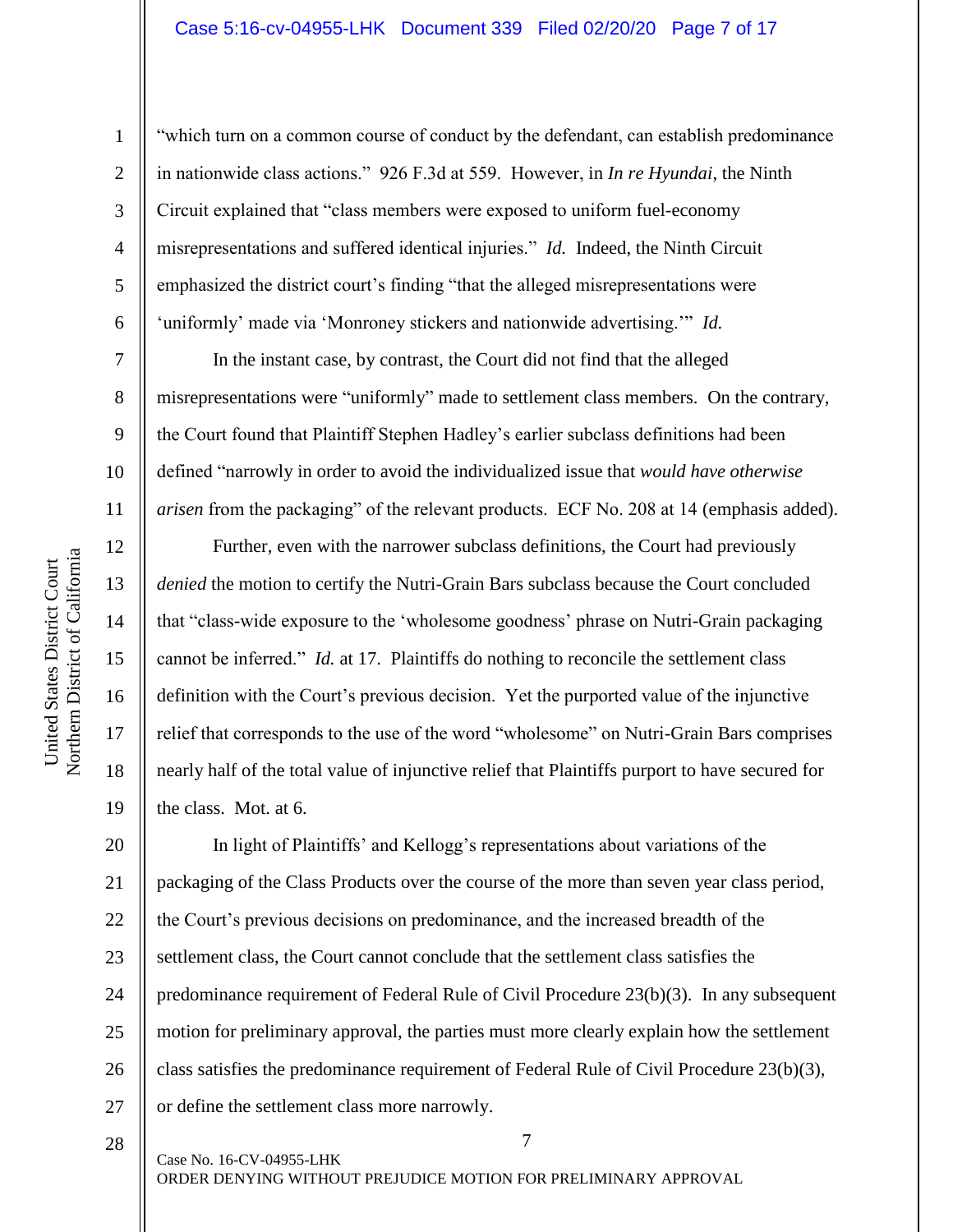5

6

7

8

9

10

11

12

13

14

15

16

17

#### **C. The Settlement Fails to Comply with Northern District Procedural Guidance on Reversions.**

Ninth Circuit case law demands heightened scrutiny of reversionary clauses in settlements "because they create perverse incentives" for the parties. *SFBSC Mgmt., LLC*, 944 F.3d at 1058. Accordingly, the Northern District of California's guidance for class action settlements requires parties to provide courts with sufficient information to assess whether a reversionary clause is justified. *Procedural Guidance for Class Action Settlements*, N.D. Cal.,

https://cand.uscourts.gov/ClassActionSettlementGuidance (last updated Dec. 5, 2018) (hereinafter "N.D. Cal. Proc. Guidance for Class Action Settlements"). The parties fail to do so here.

The settlement in the instant case contains reversionary aspects. Specifically, the settlement secures an \$8,250,000 "voucher component" for the class. Mot. at 3. Each voucher that makes up this component of the settlement expires after four months. Settlement Agmt. ¶ 30.2. When a voucher expires, the value of the voucher effectively "reverts" to Kellogg, as Kellogg is then under no obligation to make any payment. Indeed, the Ninth Circuit has held that arrangements of this kind, in a case that involved vouchers that expired after two years, and not just four months, are reversionary in nature. *See SFBSC Mgmt.*, 944 F.3d at 1041 ("The dance fee payment vouchers were set to expire in two years, at which time the 'value' of any unredeemed claims . . . would revert to the defendant nightclubs.").

8 18 19 20 21 22 23 24 25 26 27 Although the Ninth Circuit does not disallow reversionary settlements outright, the Ninth Circuit does "generally disfavor them because they create perverse incentives." *Id.* at 1058. "This cautionary approach to reversionary clauses is also reflected in the Northern District of California's own guidance for class action settlements." *Id.* at 1059 n.22. In particular, and "[i]n light of Ninth Circuit case law disfavoring reversions," the Northern District of California's procedural guidance dictates that parties should state in their motion for preliminary approval "whether and under what circumstances money originally designated for class recovery will revert to any defendant, *the potential amount or range of amounts of any such reversion, and an explanation as to why a reversion is appropriate in the instant case*." *Id.* (emphasis added and internal quotation marks omitted) (quoting N.D. Cal. Proc. Guidance for Class Action

28

Case No. 16-CV-04955-LHK

ORDER DENYING WITHOUT PREJUDICE MOTION FOR PRELIMINARY APPROVAL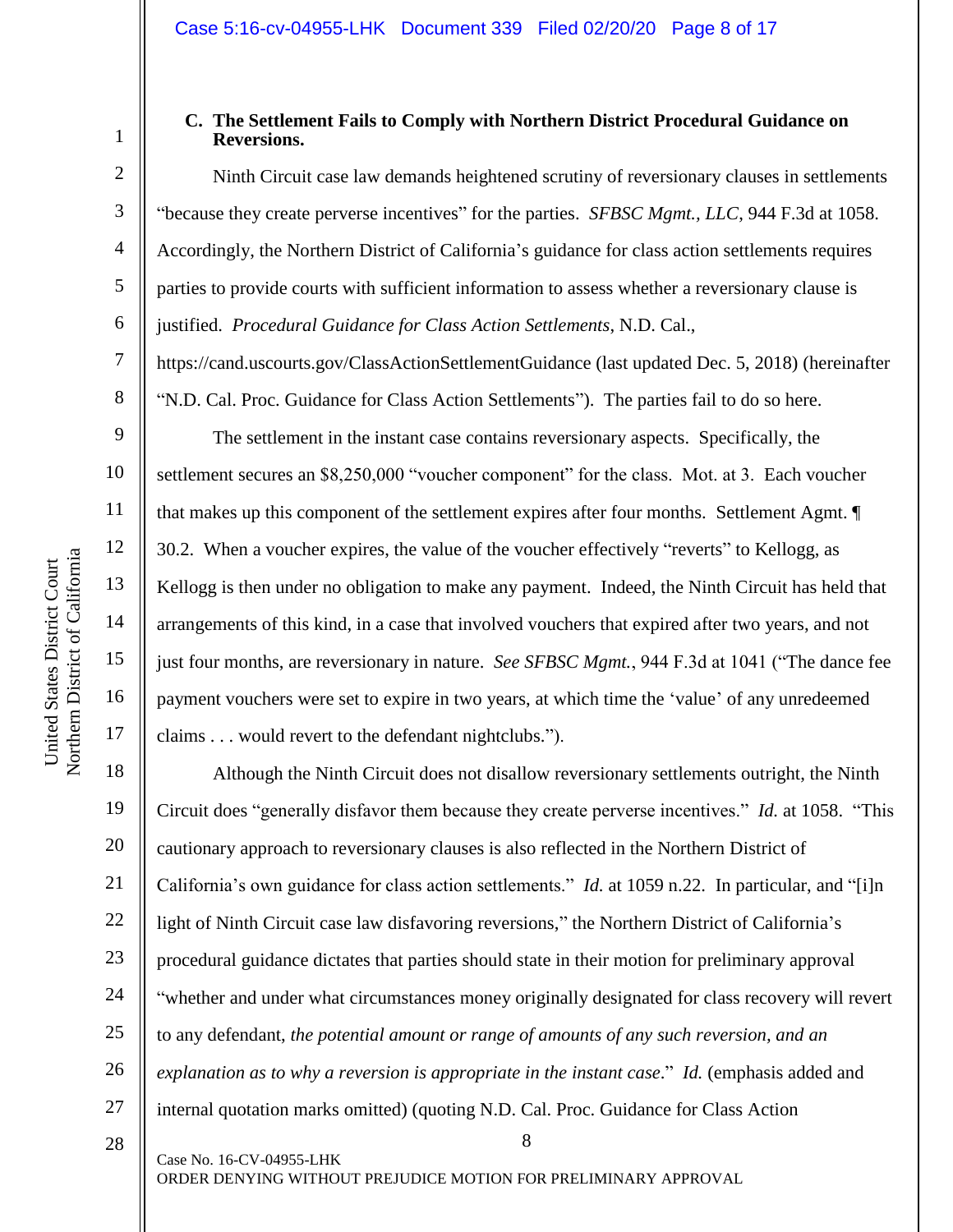Settlements).

1

2 3 4 5 6 7 8 9 10 11 In the instant motion for preliminary approval, Plaintiffs do not include any estimate of the amount of unclaimed vouchers that will expire after four months and thereby revert to Kellogg, nor do Plaintiffs provide any explanation as to why a reversion is appropriate in the instant case. Accordingly, the Court is unable to "satisfy its procedural obligation to probe more closely the reversionary clauses, by investigating whether those clauses are justified by unique benefits to the class and supported by provisions that ameliorate concerns about perverse incentives." *SFBSC Mgmt.*, 944 F.3d at 1060. In any subsequent motion for preliminary approval, in order to allow the Court to determine whether the instant settlement is "fundamentally fair, adequate, and reasonable," *Hanlon*, 150 F.3d at 1026, the parties must provide the reversion information outlined in the Northern District of California's procedural guidance.

#### **D. The Claim Form, Opt-Out Form, and Notice Forms Provide Inadequate Notice to Class Members.**

The Court also concludes that the proposed claim form, opt-out form, and notice forms provide inadequate notice to class members. Federal Rule of Civil Procedure 23(e)(1) requires a court to "direct notice [of a proposed settlement] in a reasonable manner to all class members who would be bound by the proposal." Fed. R. Civ. P. 23(e)(1). Rule 23(e) requires notice that describes "the terms of the settlement in sufficient detail to alert those with adverse viewpoints to investigate and to come forward and be heard." *Lane v. Facebook, Inc.*, 696 F.3d 811, 826 (9th Cir. 2012) (internal quotation marks omitted). Notice is inadequate if it misleads potential class members. *Molski v. Gleich*, 318 F.3d 937, 952 (9th Cir. 2003), *overruled on other grounds by Dukes v. Wal-Mart Stores, Inc.*, 603 F.3d 571 (9th Cir. 2010). The Court appreciates the parties' efforts to secure relief for the class members in the instant case. However, here, numerous errors in the proposed claim form, opt-out form, and notice forms render the proposed notice to class members misleading.

First, the Court discusses numerous inconsistencies across the various forms. The Court then turns to certain issues with the proposed claim form. Finally, for the sake of completeness,

9 Case No. 16-CV-04955-LHK ORDER DENYING WITHOUT PREJUDICE MOTION FOR PRELIMINARY APPROVAL

12

13

14

15

16

17

18

19

20

21

22

23

24

25

26

27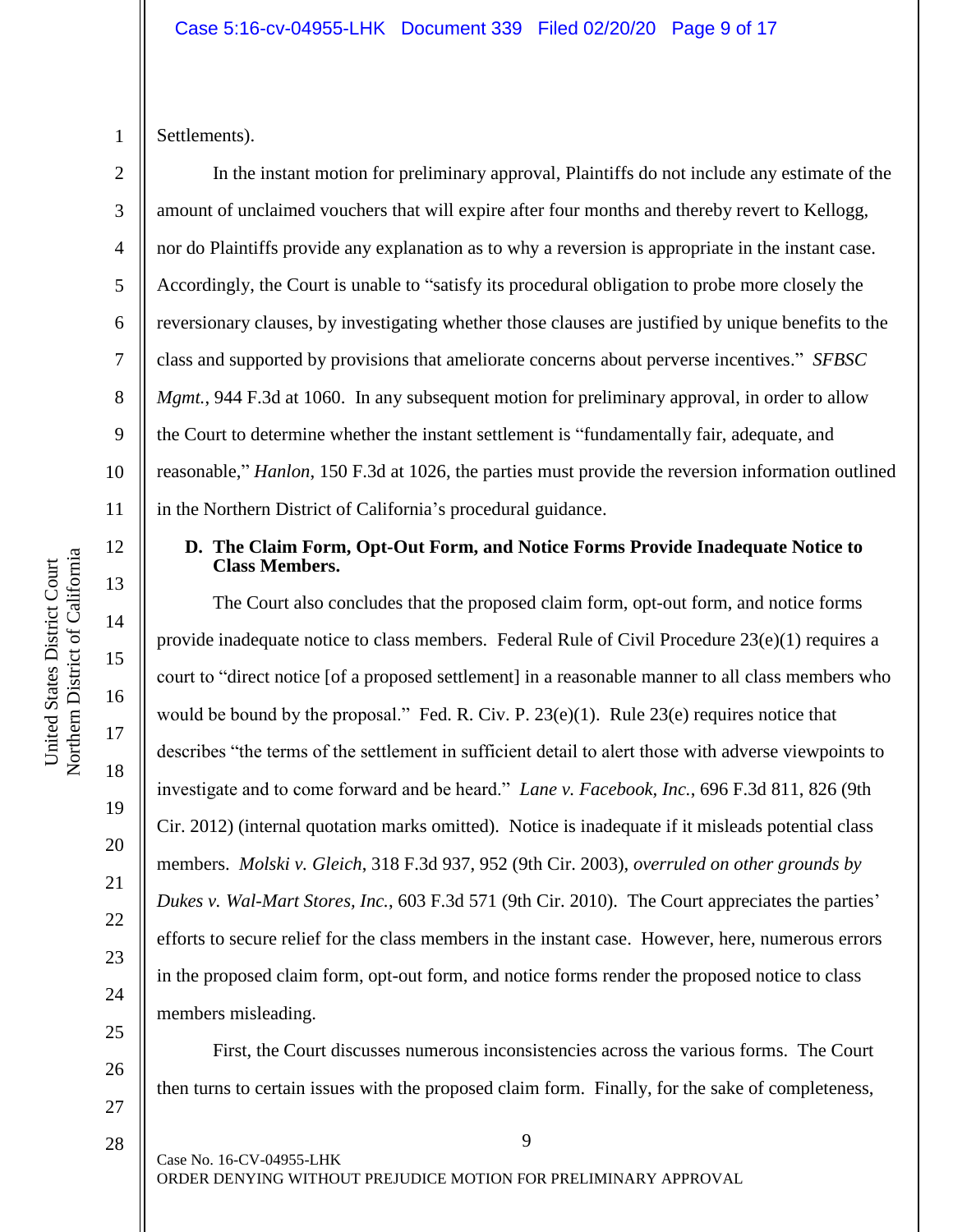the Court discusses various remaining notice-related issues.

*First*, there are numerous inconsistencies between the various forms that render the notice to class members inadequate. Specifically, the opt-out form notifies class members that those who submit the opt-out form "will not be eligible to receive any money that may result from *any trial or settlement of this lawsuit*, if there is one." Settlement Agmt. Ex. 3 ("Opt-Out Form") (emphasis added). The opt-out form further indicates that class members who submit the opt-out form "do not wish to receive compensation under the terms of *any judgment or settlement* or to *otherwise participate in this Class Action.*" *Id.* (emphasis added). By contrast, the settlement agreement indicates that class members who submit an opt-out form only "opt out of and [are] excluded from *the Settlement*." Settlement Agmt. ¶ 46 (emphasis added). Thus, the settlement agreement states that submission of the opt-out form results in exclusion from the settlement only, but the opt-out form states that submission results in exclusion from "participat[ion] in this Class Action" more broadly. Opt-Out Form. In light of these conflicting statements, the impact of the opt-out form is unclear to class members.

15 16 17 18 19 20 21 22 23 24 25 26 27 Similarly, the requirements for objecting to the settlement are inconsistent across forms. The settlement agreement contemplates that "[a]ny objection to the Settlement must be in writing, filed with the Court, *with a copy served on Class Counsel and counsel for Kellogg*." Settlement Agmt. ¶ 47.1 (emphasis added). Yet neither the long-form nor short-form notice contains any mention of the requirement that class members who wish to object must serve a copy of the objection on all counsel. *See* Settlement Agmt. Ex. 2 ("Long-Form Notice") at 1; Short-Form Notice. Instead, the short-form notice form simply directs class members to the long-form notice. *Id.* ("You may also object to any part of this Settlement. Details about how to object are available at www.CerealClaims.com.").The long-form notice, meanwhile, suggests to class members that no such service is necessary: "If you wish to object, you must, no later than [Objection Deadline], electronically file via the Court's ECF system, or deliver to the Clerk of the Court by mail, express mail, or personal delivery, a written objection." Long-Form Notice ¶ 20. Thus, the notice forms mislead class members about how objections may be made. More generally, the Court notes that

10

28

Case No. 16-CV-04955-LHK

ORDER DENYING WITHOUT PREJUDICE MOTION FOR PRELIMINARY APPROVAL

1

2

3

4

5

6

7

8

9

10

11

12

13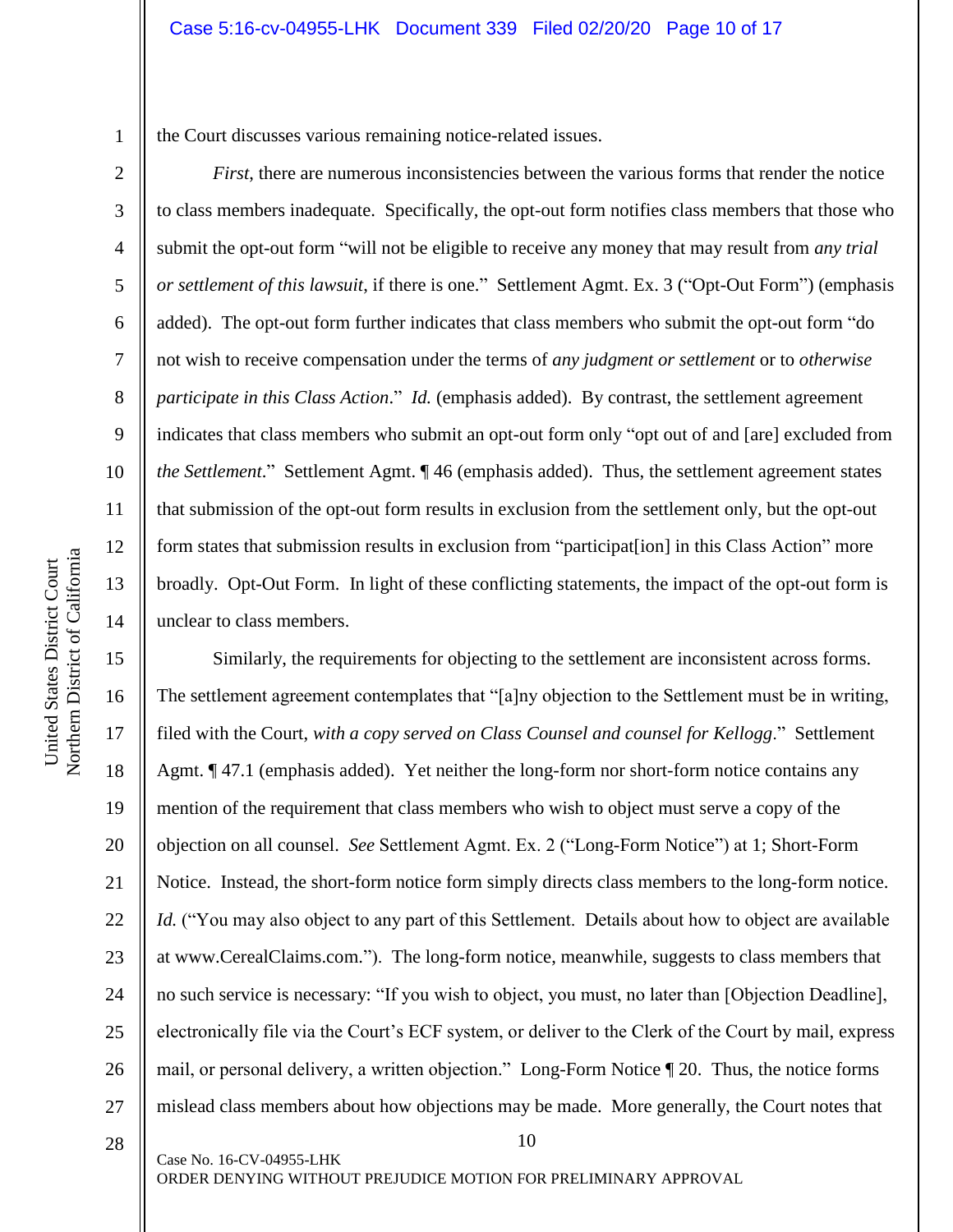requiring objectors to file their objections and to serve their objections on all counsel imposes an unnecessary burden on class members who wish to object.<sup>1</sup>

Further, the settlement agreement contemplates that "[o]bjecting Class Members may appear at the Final Approval Hearing and be heard. Such Class Members are requested, but not required to file a Notice of Intent to Appear." Settlement Agmt. ¶ 47.6. By contrast, the longform notice suggests that class members should also serve a Notice of Intent to Appear "on Class Counsel and Defense Counsel" if the class members wish to appear at the final approval hearing. Long-Form Notice ¶ 20. Thus, the long-form notice does not provide adequate notice to class members about the procedure to appear at the final approval hearing . Further, as with objections, requiring filing and service on all counsel imposes an unnecessary burden on class members who wish to appear at the final approval hearing.

*Second*, the claim form presents a misleading choice between vouchers and cash to class members. As an initial matter, Plaintiffs propose that class members submit a claim form online. Mot. at 3. The proposed online claim form asks each class member to select which of the Class Products the class member purchased since August 2012, and estimate how many of the Class Products the class member purchased within the preceding three months. *Id.* An equation then places the class member into one of four "buckets," which depends on the extrapolated frequency of the class member's Class Product purchases:

| <b>Base Refund</b><br>Range        | $$0 - $10.00$ | $$10.01 - $32.50$ | $$32.51 - $55.00$ | $$55.01+$ |
|------------------------------------|---------------|-------------------|-------------------|-----------|
| <b>Voucher Offer</b>               | \$5           | \$10              | \$15              | \$20      |
| <b>Cash Refund</b><br><b>Offer</b> | \$2.50        | \$5               | \$7.50            | \$10      |

The voucher offer thus suggests that class members that select vouchers will receive a

Case No. 16-CV-04955-LHK ORDER DENYING WITHOUT PREJUDICE MOTION FOR PRELIMINARY APPROVAL

1

2

3

4

5

6

7

8

9

10

11

12

13

14

15

16

17

18

19

20

21

22

23

24

25

26

 $\overline{a}$ 

<sup>11</sup> 27 <sup>1</sup> Further, it is not clear that a lay person would understand how to file and serve his or her objection.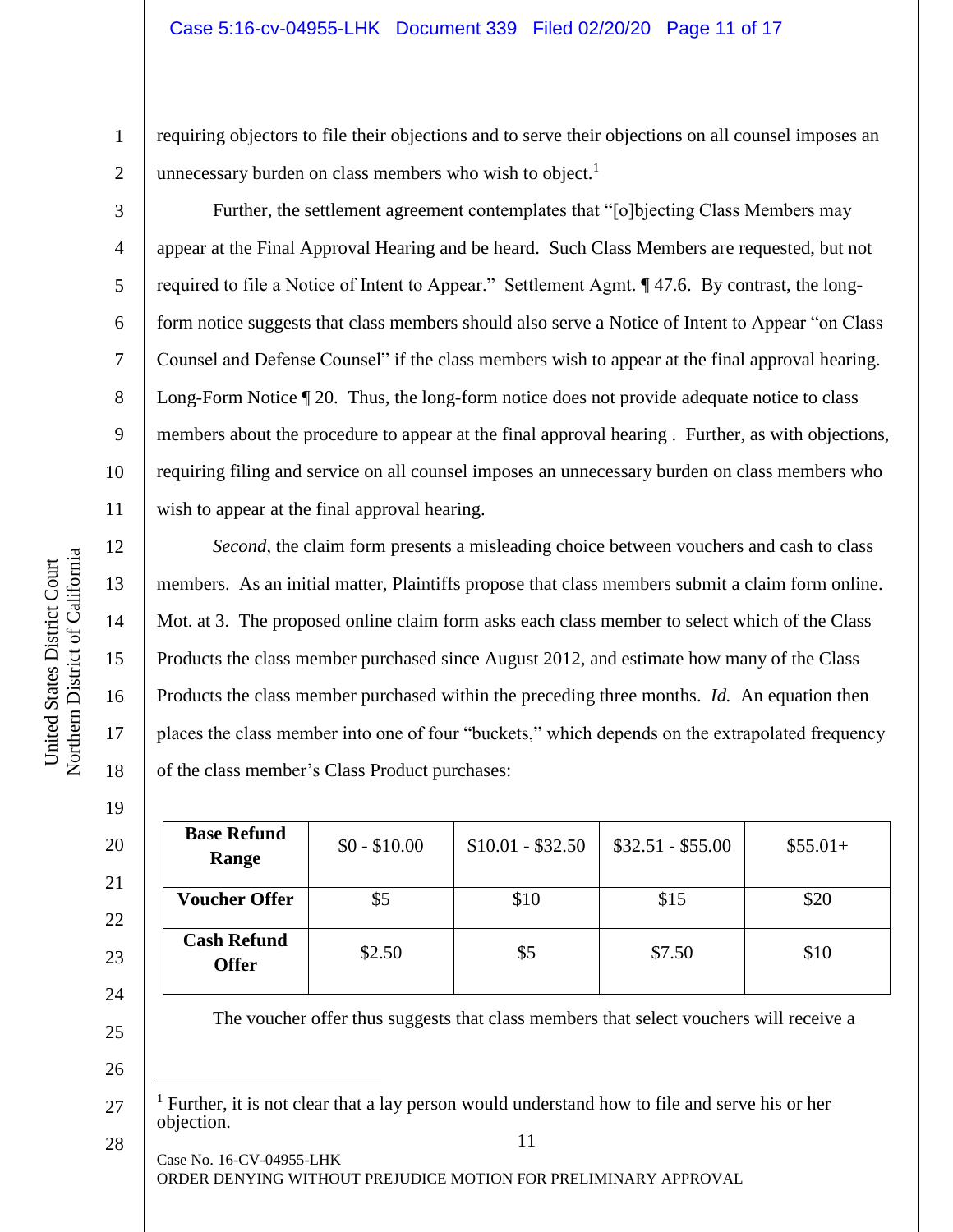voucher with twice the value of cash. Plaintiffs assume, based on their expert's calculations, that roughly 78% or 79% of class members will select the voucher offer when presented with the preceding options. Mot. at 7; Fitzgerald Decl. ¶ 57.

Plaintiffs further assume a 10% claims rate, which Plaintiffs describe as "an unusually robust, but not unheard-of claims rate in such a case." *Id.* ¶ 61. Plaintiffs' assumption about the 10% claims rate derives from an unknown source. Plaintiffs merely state that "a 10% claims rate is an unusually robust, but not unheard-of claims rate in such a case." Fitzgerald Decl. ¶ 61. The Northern District of California's procedural guidance dictates that the estimate of the claims rate should derive "from other recent settlements of similar cases," and the parties should supply "the identity of the examples used for the estimate, and the reason for the selection of those examples." N.D. Cal. Proc. Guidance for Class Action Settlements ¶ 1(g). The sole example of a claims rate in a similar case that Plaintiffs provide is for *Boswell v. Costco Wholesale Corp.*, 16-CV-278- DOC (C.D. Cal.), in which the claims rate was only 2.9 %. Fitzgerald Decl. ¶ 79. Thus, Plaintiffs have failed to provide the claims rate information required by the Northern District of California's procedural guidance.

Moreover, the parties' own documents show that if Plaintiffs' assumptions are correct, then based on the availability of funds, the class members that select the cash refund will in fact receive a cash sum that is *higher* than the value of the corresponding voucher. *See id.* ¶ 63. Specifically, Plaintiffs' assumptions result in the following distribution:

| \$2.50  | \$6.68  | \$5.00  | \$5.29  |
|---------|---------|---------|---------|
|         |         |         |         |
| \$5.00  | \$13.36 | \$10.00 | \$10.58 |
| \$7.50  | \$20.03 | \$15.00 | \$15.87 |
| \$10.00 | \$26.71 | \$20.00 | \$21.15 |
|         |         |         |         |

28

1

2

3

4

5

6

7

8

9

10

11

12

13

14

15

16

17

18

19

20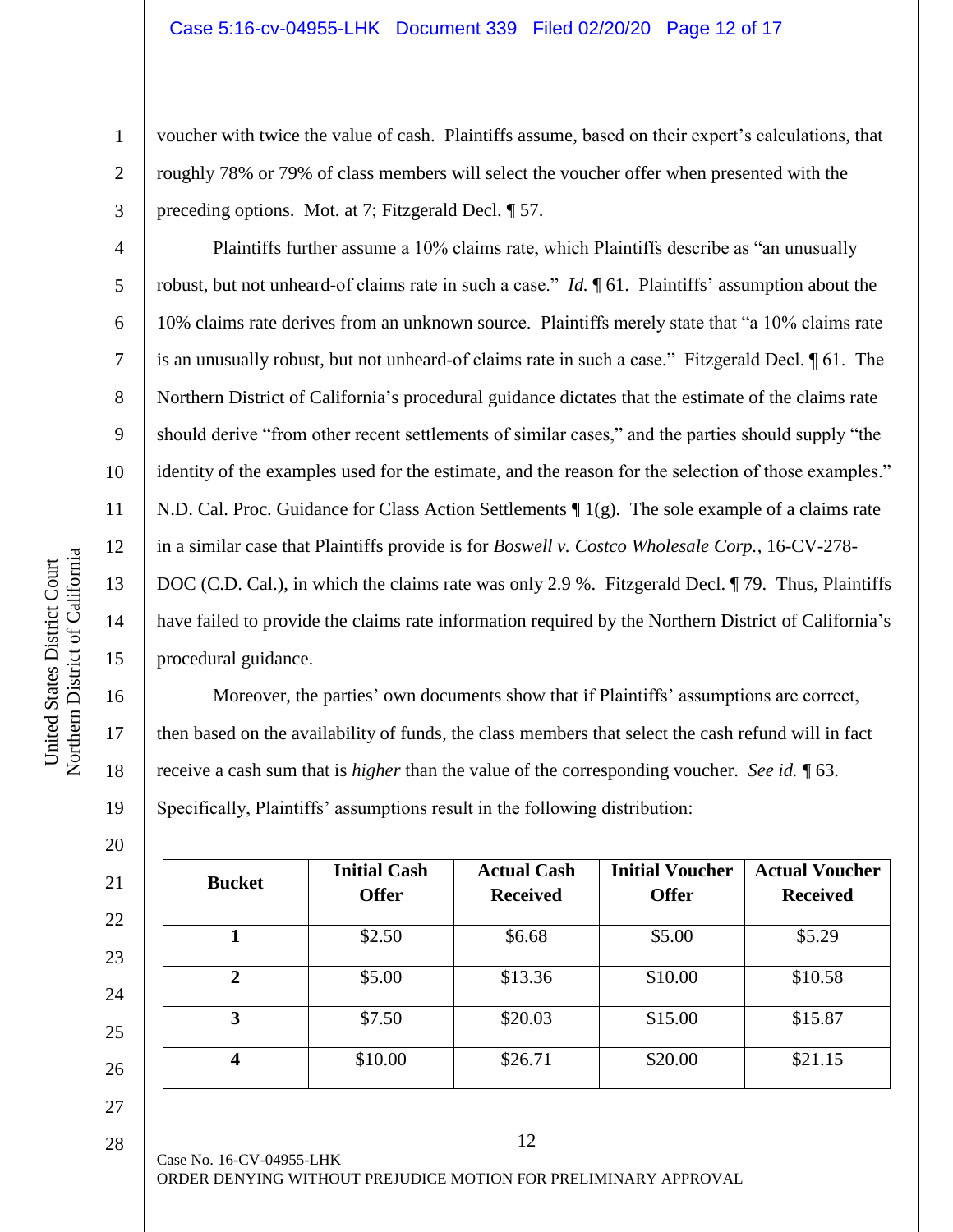*Id.* Plaintiffs attempt to remedy this issue by proposing that the short-form notice and the claim form explain that "[t]he actual value of the Voucher or Cash Refund may be more or less than the initial offer amount depending on the final number of claims approved." Settlement Agmt. Ex. 2 ("Short-Form Notice"); Fitzgerald Decl. Ex. C ("Claim Form"). However, the clear implication of the proposed claim form, which requires class members to repeatedly choose between cash and a voucher that is twice the value of the cash, is that the choice of cash will result in receipt of a 50% *lower* amount than the choice of a voucher. To the extent that the opposite is in fact true, the claim form is misleading to class members.

*Third*, the Court notes several other flaws in the proposed claim form, opt-out form, and notice forms render notice to class members inadequate. Specifically, the short-form notice fails to inform class members of the \$12,000,000 "cash component" of the settlement, and the shortform notice also fails to disclose the amount of attorney's fees, expenses, and administrative and notice costs that counsel will seek from the cash component of the settlement. The long-form notice discloses the amount of attorney's fees and expenses, but fails to disclose administrative and notice costs. Additionally, the long-form notice fails to clearly disclose the identity of the individual Plaintiffs.

20 The procedure for submission of the opt-out form is also needlessly burdensome for class members. Specifically, the long-form notice provides that class members who wish to submit an opt-out form must "download an Opt-Out Form from the Settlement Website,

www.CerealClaims.com, complete the form, and mail it to the Class Administrator." Long-Form Notice at 8.

22 23 24 25 In light of the foregoing deficiencies, the Court concludes that the settlement fails to provide adequate notice "to alert those with adverse viewpoints to investigate and to come forward and be heard." *Lane*, 696 F.3d at 826 (internal quotation marks omitted). The parties should remedy these deficiencies in any future motion for preliminary approval.

26

27

28

**E. The Vouchers Are Coupons Under CAFA.** 

Finally, the Court turns to the application of the Class Action Fairness Act ("CAFA"), 28

13

Case No. 16-CV-04955-LHK ORDER DENYING WITHOUT PREJUDICE MOTION FOR PRELIMINARY APPROVAL

1

2

3

4

5

6

7

8

9

10

11

12

13

14

15

16

17

18

19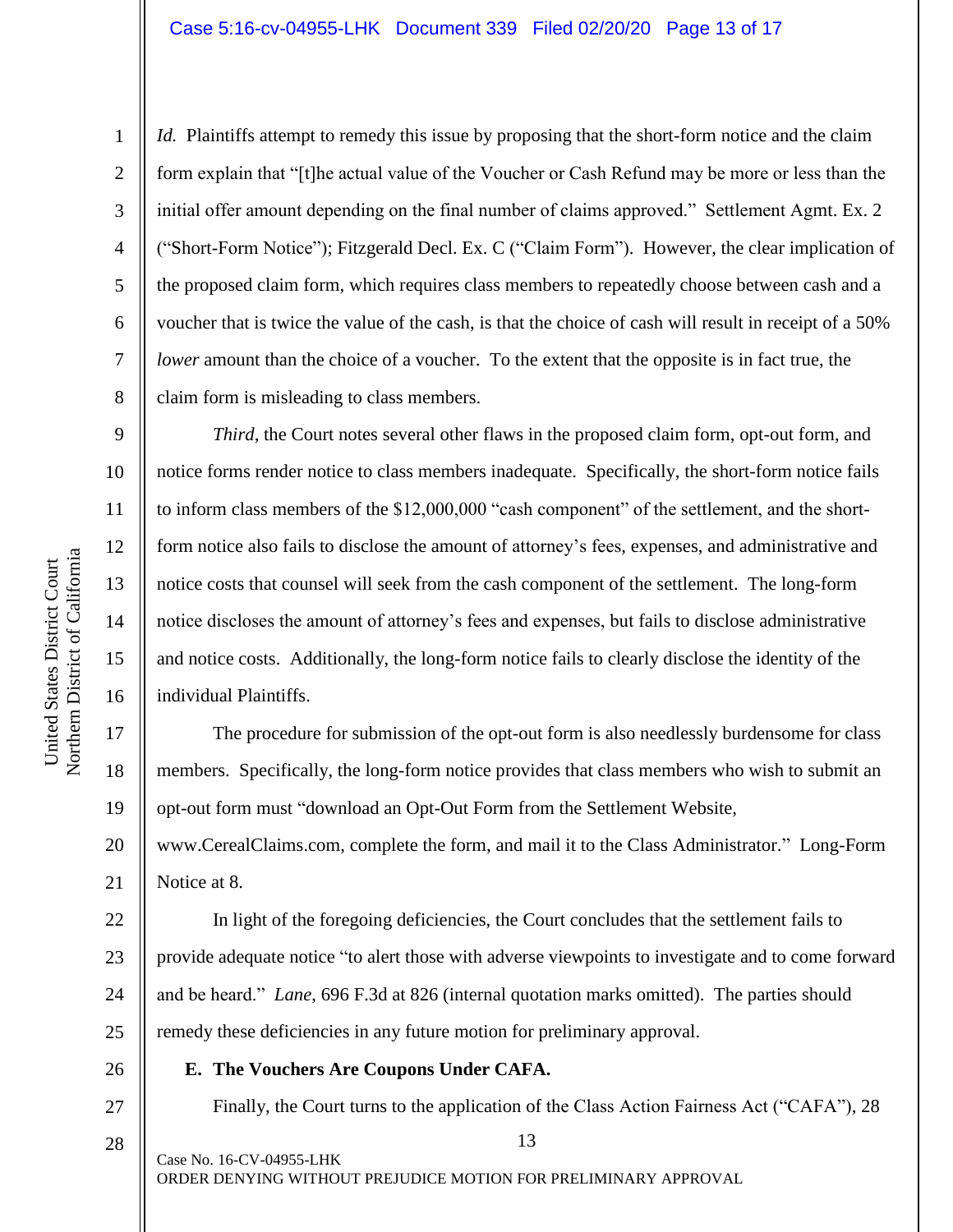U.S.C. § 1712, in the instant case. First, as the Court explains, the voucher component of the settlement amounts to a coupon settlement under CAFA. The Court then provides guidance in light of the Court's determination.

**1. CAFA Analysis.**

As discussed, the settlement secures an \$8,250,000 "voucher component" for the class. Mot. at 3. The Court concludes that the vouchers contemplated by the settlement constitute relief in the form of coupons under CAFA, 28 U.S.C. § 1712.

The Ninth Circuit has provided three factors that the Court must examine in order to determine whether a settlement component amounts to a coupon settlement under CAFA: "(1) whether class members have 'to hand over more of their own money before they can take advantage of' a credit, (2) whether the credit is valid only 'for select products or services,' and (3) how much flexibility the credit provides, including whether it expires or is freely transferrable." *In re Easysaver Rewards Litig.*, 906 F.3d 747, 755 (9th Cir. 2018) (quoting *In re Online DVD*, 779 F.3d 934, 951 (9th Cir. 2015)). In the instant case, Plaintiffs propose that class members receive \$8,250,000 worth of vouchers that may be used to purchase Kellogg cereal products from a limited list. While the vouchers are freely transferrable, the vouchers expire in a mere four months, must be used in a single transaction, and are only "stackable to the extent permitted by retailers." Settlement Agmt. ¶¶ 30–30.4.

19 20 21 22 23 24 25 Thus, only the first factor listed by the *In re Easysaver Rewards* court weighs against determining that the vouchers in the instant case are coupons. The estimated value of the vouchers that class members would receive under the settlement ranges between roughly \$5 and \$20. ECF No. 325-1 Ex. D. Meanwhile, the approximate retail price of the cereal products that the vouchers can purchase ranges between roughly \$0.62 and \$7.34. Settlement Agmt. ¶ 30.1. Under the settlement, class members therefore likely would not need to spend their own money to take advantage of the vouchers.

26 27 However, both of the other two *In re Easysaver Rewards* factors weigh in favor of finding the vouchers to be coupons under CAFA. With respect to the second *In re Easysaver Rewards* 

14

28

1

2

3

4

5

6

7

8

9

10

11

12

13

14

15

16

17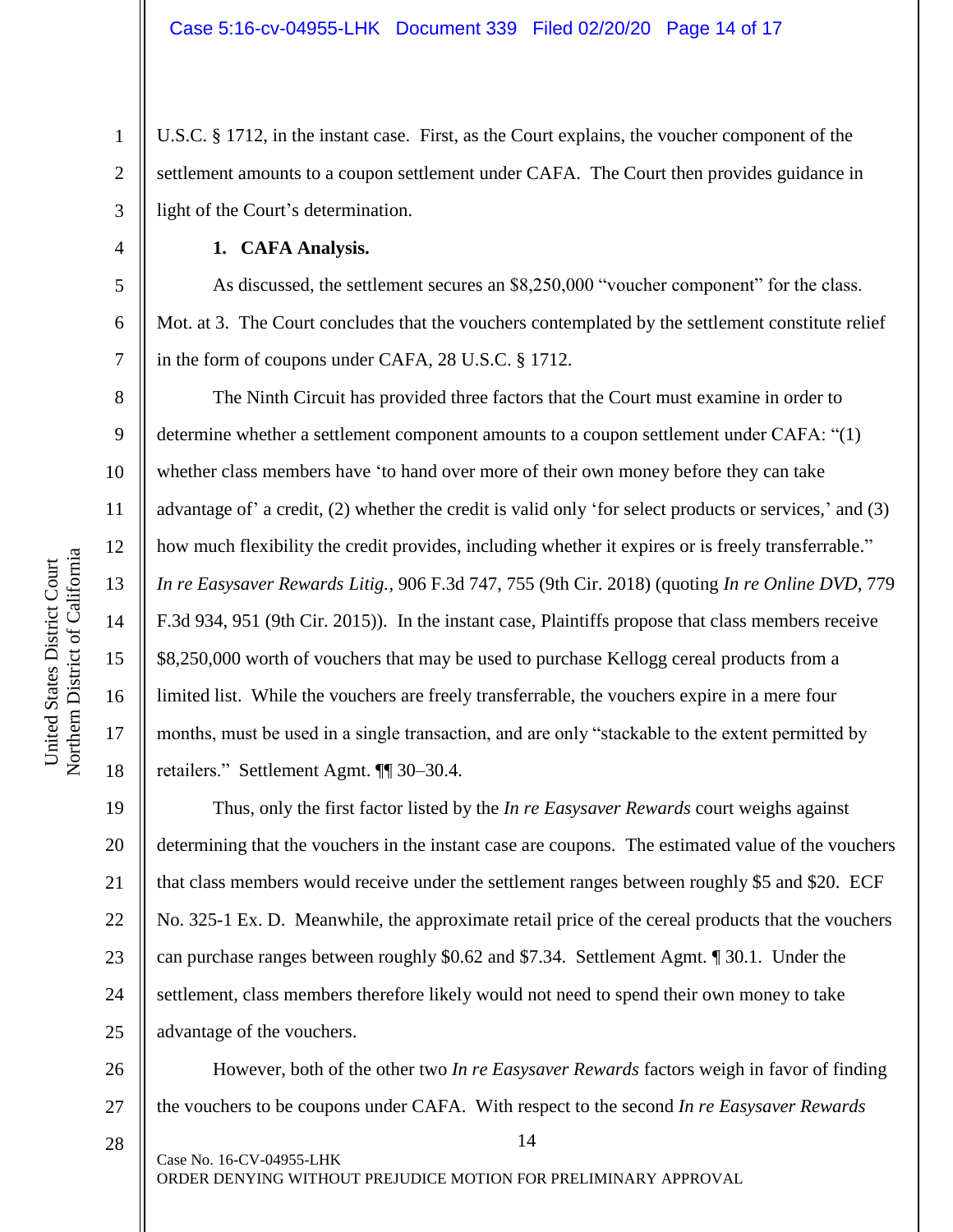#### Case 5:16-cv-04955-LHK Document 339 Filed 02/20/20 Page 15 of 17

1

2

3

4

5

6

7

8

9

10

11

12

13

14

15

16

17

18

19

factor, the vouchers may only be used to purchase Kellogg products from a limited list. *Id.*  Indeed, the vouchers may be exchanged for only seven different Kellogg products of different sizes and varieties. *Id.* Those seven Kellogg products consist of the following: (i) Kellogg's Variety Pack, (ii) Kellogg's Fun Pack, (iii) Raisin Bran (five varieties), (iv) Smart Start, (v) All Bran (three varieties), (vi) Crispix, and (vii) Mueslix. Settlement Agmt. 1 30.1.

The vouchers are therefore a far cry from Walmart gift cards, which the Ninth Circuit held not to be coupons in *In re Online DVD*. 779 F.3d at 951 ("Instead of merely offering class members the chance to receive a percentage discount on a purchase of a specific item or set of items at Walmart, the settlement gives class members \$12 to spend on any item carried on the website of a giant, low-cost retailer."); *see also In re Easysaver Rewards*, 906 F.3d at 757 n.8 ("[A] range of 15–25 products is in a different realm than the enormous number of products that Walmart sells for under \$12."). Indeed, here, class members are even unable to use the vouchers on certain Class Products like Nutri-Grain Bars and Frosted Mini-Wheats.

Finally, with respect to the third *In re Easysaver Rewards* factor, the vouchers "are also far less flexible than those available in *In re Online DVD*." 906 F.3d at 757. Although the vouchers are freely transferrable, the vouchers expire within a mere four months, must be used in a single transaction, and are only "stackable to the extent permitted by retailers." Settlement Agmt. ¶¶ 30– 30.4. Thus, the vouchers "cannot be used in anywhere near the same way as cash." 906 F.3d at 757.

20 21 22 23 24 25 26 27 The fact that under the settlement agreement, the class members would be able to choose between cash and the vouchers does not alter the Court's conclusion. In *In re Online DVD*, class members "had to choose either a \$12 gift card *or* \$12 in cash." *In re Easysaver Rewards*, 906 F.3d at 758 (citing *In re Online DVD*, 779 F.3d at 952). However, because class members were offered gift cards or cash at the same value, the Ninth Circuit was able to conclude that "[c]lass members who selected gift cards must have valued them at close to face value, because they selected them over essentially the same value in cash." *Id.* Here, by contrast, the settlement agreement contemplates that class members will be presented a choice between cash and a

15

28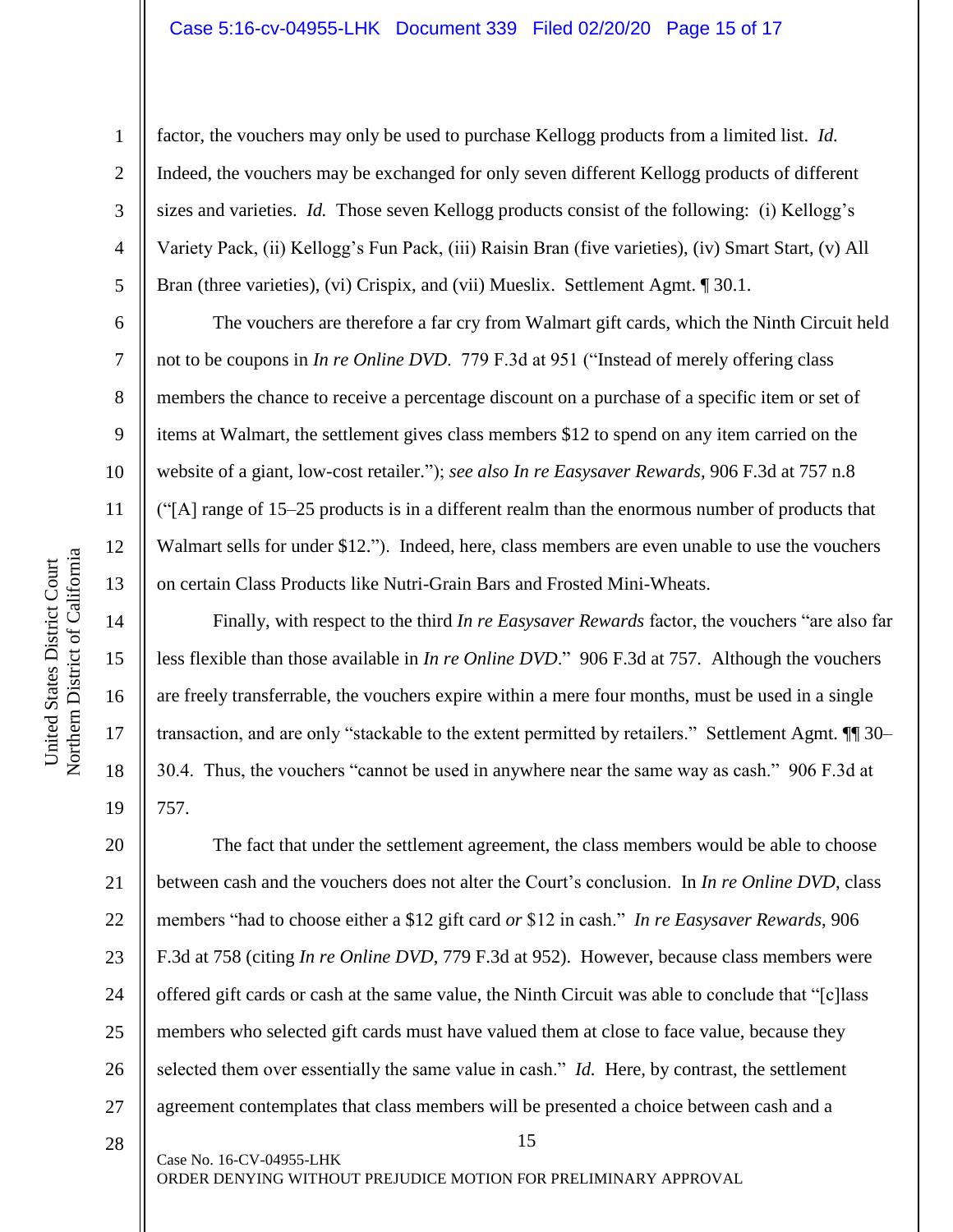voucher that appears to *bear twice the dollar amount of the cash offered*. Mot. at 4. The choice between cash and vouchers in the instant case would thus not permit the Court to conclude that "any class member, let alone all class members, would have viewed [a] \$20 [voucher] as equivalently useful to \$20 in cash." *In re Easysaver Rewards*, 906 F.3d at 758. On the contrary, here, the value of the cash and the vouchers are not equivalent. As stated previously, the claim form indicates that the vouchers are double the value of the cash. However, the parties' own documents show that the cash has greater value than the vouchers. *See supra* Section II.D.

Thus, in light of the factors laid out by the Ninth Circuit in *In re Easysaver Rewards*, the Court must conclude that the voucher component of the settlement amounts to a coupon settlement under CAFA. The Court now assesses the impact of that determination on the settlement.

11

1

2

3

4

5

6

7

8

9

10

12

13

14

15

16

17

18

19

20

21

# **2. Impact of the Application of CAFA to the Settlement.**

Plaintiffs indicate that Plaintiffs will seek \$6,750,000 in attorney's fees. Plaintiffs argue that the attorney's fee request amounts to 21.4% of the settlement's total value of \$31,507,000. Mot. at 19. However, this figure includes the alleged \$11,257,000 value of injunctive relief, which is highly speculative. Further, nearly half of the injunctive relief value, or \$4,829,712, derives from packaging changes for Nutri-Grain Bars, a product for which the Court previously denied class certification, and which the Court cannot conclude satisfies Rule 23(b)(3)'s predominance requirement here. *Id.* at 6; *see, e.g.*, *Fraley v. Facebook, Inc.*, No. C 11–1726 RS, 2013 WL 4516806, at \*3 (N.D. Cal. Aug. 26, 2013) ("[A]dopting any particular dollar calculation offered by plaintiffs is unwarranted, and the 'value' of injunctive relief will not be deemed part of the settlement fund against which a benchmark percentage will be applied.").

22 23 24 25 26 27 Accordingly, Plaintiffs also argue that the attorney's fees represent roughly 33.3% of the value of the \$20,250,000 in monetary relief secured for the settlement class. Mot. at 19. However, CAFA dictates that because the proposed vouchers are coupons, "the portion of any attorney's fee award to class counsel that is attributable to the award of the coupons shall be based on the value to class members of the coupons *that are redeemed*." 28 U.S.C. § 1712(a), (b) (emphasis added).

16

Northern District of California Northern District of California United States District Court United States District Court

28